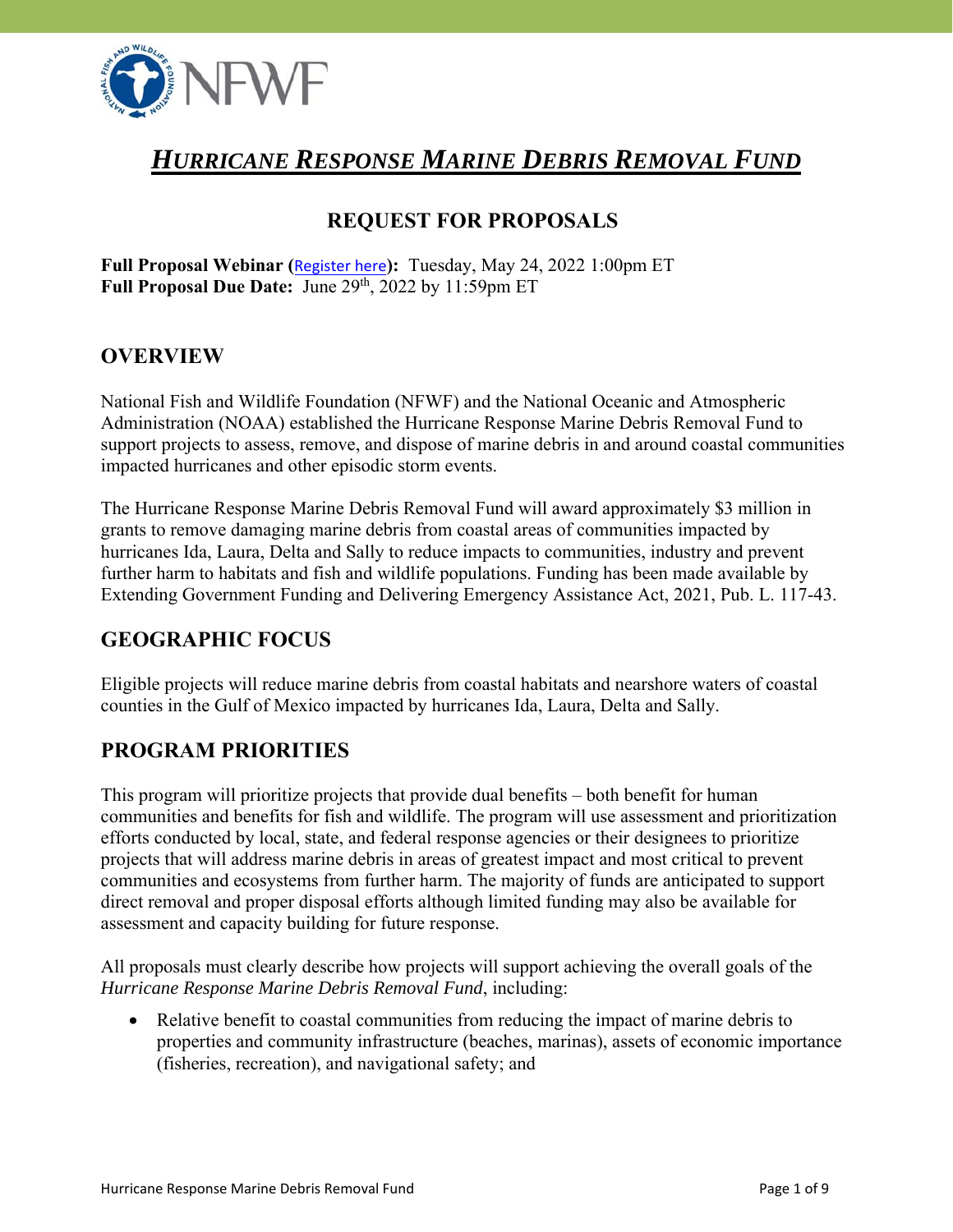

 Anticipated enhancement of the ecological integrity and functionality of ecosystems and/or prevention of further harm (scouring, entanglement) to fish and wildlife and their habitats.

Due to the emergency nature of these funds, the *Hurricane Response Marine Debris Removal Fund*  will primarily fund projects that are ready for direct clean-up efforts to remove and dispose of marine debris that resulted from the storms to provide the most accelerated and comprehensive outcomes for impacted coastal resources and communities. Eligible projects will include marine debris assessment and/or removal activities within the coastal uplands, shorelines and coastal waterways of the affected areas, with the goal of preventing further harm to economic and ecological resources of importance to impacted coastal resources and communities.

Projects will be prioritized based on the targeted debris' existing or potential impact to coastal resources and communities and to prevent further harm to sensitive habitats and species. Priority will be given to projects that have already completed a marine debris assessment to prioritize debris from the storm(s) and where hazardous materials have already been addressed. Projects that have secured all necessary permits and have mapped out all disposal and recycling logistics will also receive higher priority for funding.

Assessment work may be included to locate submerged debris and help prioritize removal efforts.

**Community Impact and Engagement**: Projects that incorporate outreach to communities, foster community engagement, and pursue collaborative management leading to measurable conservation benefits are encouraged. When possible, projects should be developed through community input and co-design processes ensuring traditional knowledge elevation. Additionally, projects should engage community-level partners (e.g., municipalities, NGOs, community organizations, community leaders) to help design, implement, and maintain projects to secure maximum benefits for communities, maintenance, and sustainability post-grant award.

# **PROJECT METRICS**

To better gauge progress on individual grants and to ensure greater consistency of project data provided by multiple grants, the Hurricane Response Marine Debris Removal Fund has a list of metrics in Easygrants for full proposal applicants to choose from for future reporting. We ask that applicants select only the most relevant metrics from this list for their project (all possible program metrics are shown in the table below). If you think an applicable metric has not been provided, please contact Michelle Pico at [pico@nfwf.org](mailto:pico@nfwf.org) to discuss acceptable alternatives.

| <b>Project Activity</b>             | <b>Recommended Metrics</b>       | <b>Additional Guidance</b>                                                                                                                                                        |
|-------------------------------------|----------------------------------|-----------------------------------------------------------------------------------------------------------------------------------------------------------------------------------|
| Marine Debris<br>Removal & Disposal | $#$ lbs of marine debris removed | Enter the number of pounds of marine debris<br>that has been removed from the environment<br>and properly disposed of. In reporting you<br>will be asked to express in pounds how |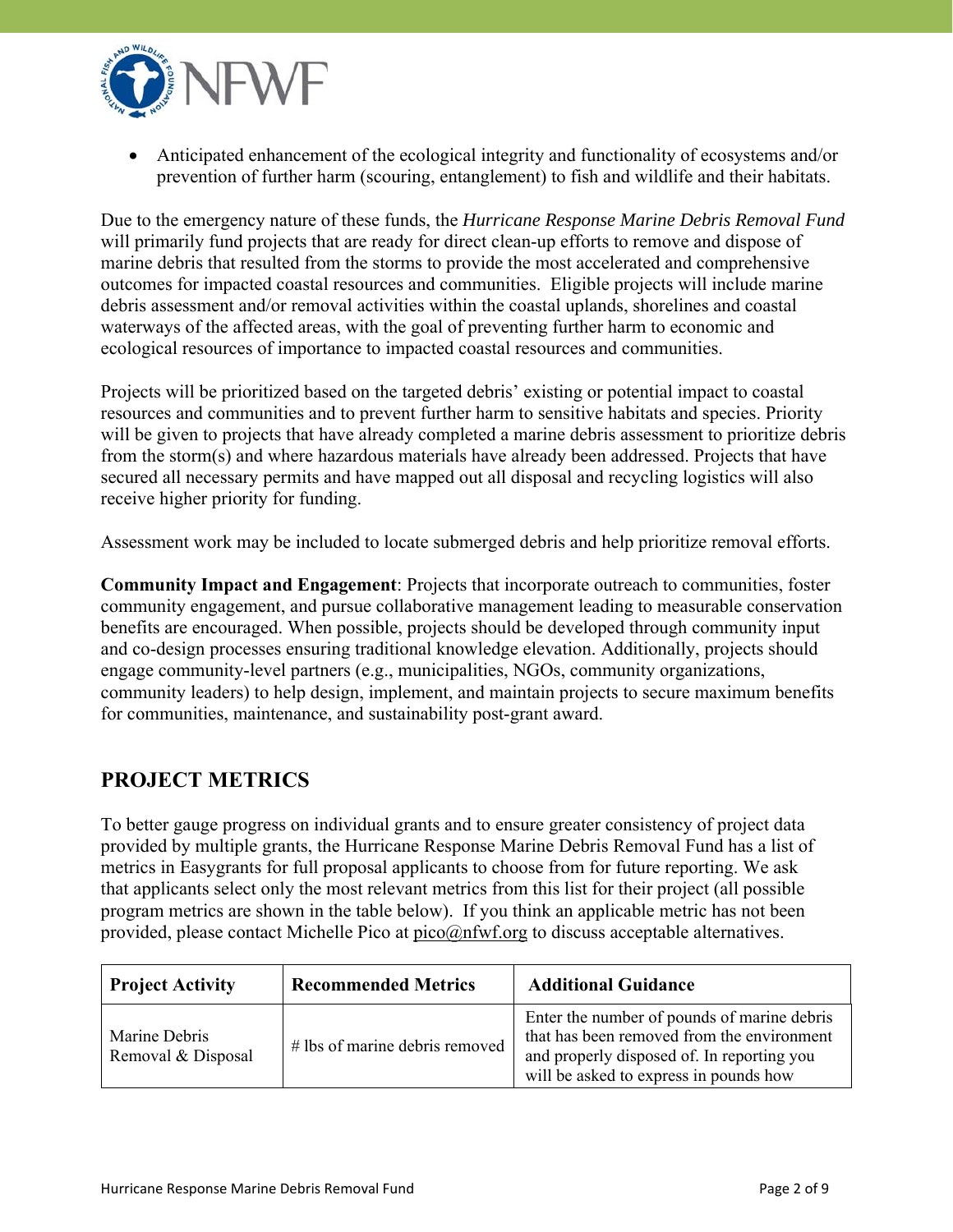

|                             |                                      | removed debris was disposed (recycling vs.<br>landfill, etc.)<br>Do not include full vessels in this weight<br>metric.                                                    |
|-----------------------------|--------------------------------------|---------------------------------------------------------------------------------------------------------------------------------------------------------------------------|
|                             | # of vessels removed and<br>disposed | Enter the number of vessels that have been<br>removed from the environment and properly<br>disposed of.                                                                   |
|                             | $\#$ of acres restored               | Enter the number of acres cleared of marine<br>debris. In the notes, indicate the type(s) of<br>habitat cleared of debris.                                                |
| Marine Debris<br>Assessment | # of acres assessed                  | Enter the total area to be assessed for storm<br>debris.                                                                                                                  |
| Community<br>Engagement     | $\#$ of volunteer hours              | Please complete the number of hours if any<br>volunteers will be engaged as a result of these<br>grants. In the notes provide more detail how<br>volunteers will be used. |

### **ELIGIBILITY**

#### **Eligible and Ineligible Entities**

- Eligible applicants include non-profit 501(c) organizations, state and territorial government agencies, local governments, municipal governments, commercial (for-profit) organizations, Tribal Governments and Organizations, or educational institutions.
	- o Tribal governments include all Native American tribal governments (both federally recognized tribes and those tribes that are not federally recognized).
	- o For-profit applicants: please note that this is a request for grant proposals, not a procurement of goods and services; see the Budget section below for specific cost considerations.
- As this program will award grants of Federal financial assistance funds, applicants must be able to comply with the OMB guidance in subparts A through F of 2 CFR 200 (OMB Uniform Guidance).
- Ineligible applicants include federal agencies or employees of federal agencies, foreign organizations, foreign public entities and unincorporated individuals.

#### **Ineligible Uses of Grant Funds**

 **Equipment**: Applicants are encouraged to rent equipment where possible and cost-effective or use matching funds to make those purchases. NFWF acknowledges, however, that some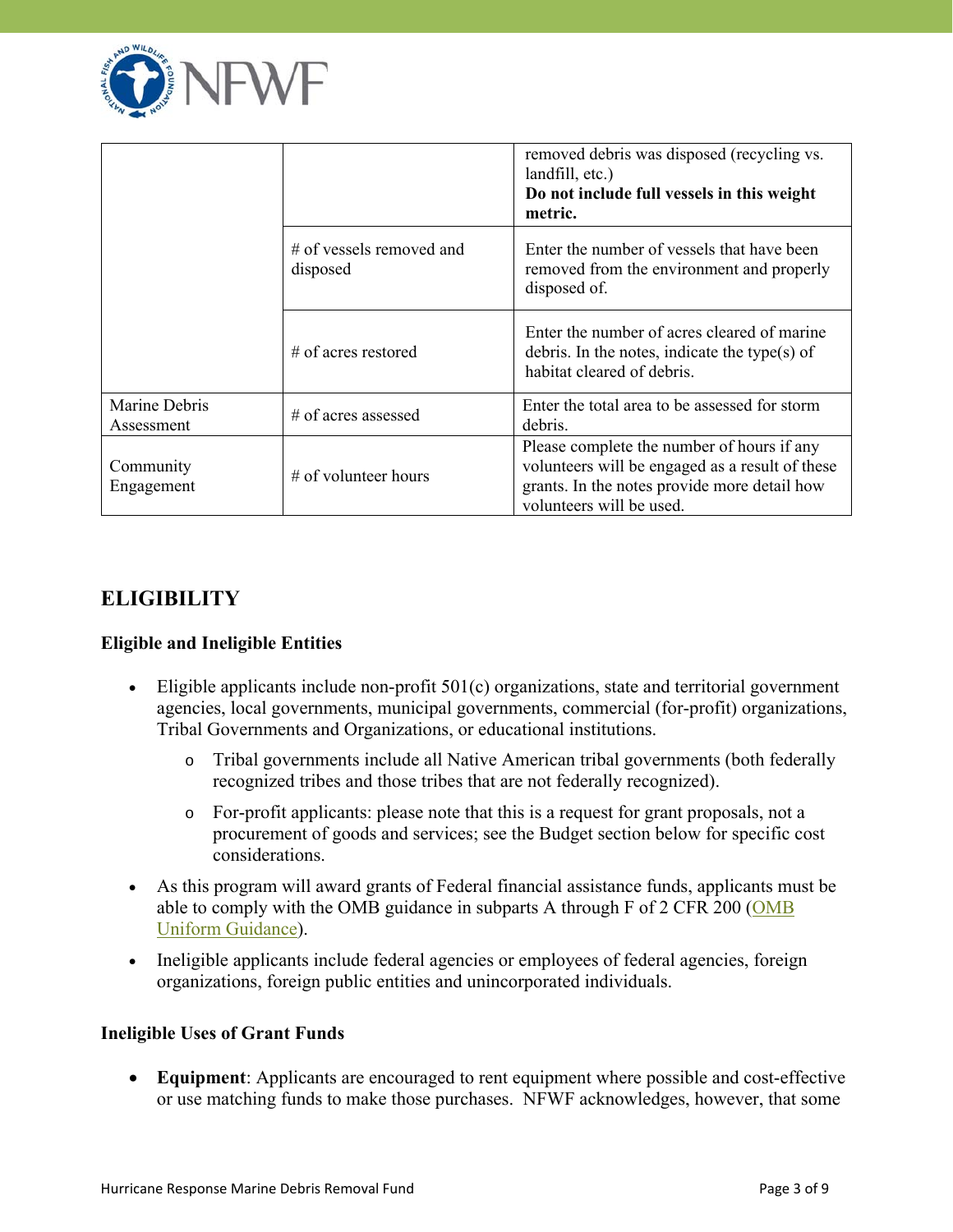

projects may only be completed using NFWF funds to procure equipment. If this applies to your project, please contact the program staff listed in this RFP to discuss options.

- Federal funds and matching contributions may not be used to procure or obtain equipment, services, or systems (including entering into or renewing a contract) that uses telecommunications equipment or services produced by Huawei Technologies Company or ZTE Corporation (or any subsidiary or affiliate of such entities) as a substantial or essential component, or as critical technology of any system. Refer to Public Law 115-232, section 889 for additional information. NFWF funds and matching contributions may not be used to support political advocacy, fundraising, lobbying, litigation, terrorist activities or Foreign Corrupt Practices Act violations.
- NFWF funds may not be used to support ongoing efforts to comply with legal requirements, including permit conditions, mitigation and settlement agreements. However, grant funds may be used to support projects that enhance or improve upon existing baseline compliance efforts.
- NFWF funds and matching contributions may not be used to support political advocacy, fundraising, lobbying, litigation, terrorist activities or Foreign Corrupt Practices Act violations.
- respective waterways within the geographic focus areas. All projects must take place within the United States or territories jurisdiction or their

# **FUNDING AVAILABILITY AND MATCH**

The Hurricane Response Marine Debris Removal Fund will award approximately \$3 million in grants in 2022. While there is no minimum or maximum expected award amount, funding request amounts should be appropriate relative to the overall scale and impact of the project. Please contact Michelle Pico  $\frac{p}{\cos(\theta)}$  m  $\frac{p}{\cos(\theta)}$  with any questions about funding request amounts.

**Project Period:** All project dollars, NFWF award request and matching funds, must be secured and expended within the period of performance. The period of performance is the period of time in which all activities in the proposed scope of work occur and is defined by the start and end dates selected in the application. Projects should be able to be completed within 3 years of the start of the grant. Grants under this program cannot start prior to June 1, 2022 and should end no later than December 30, 2026.

**Matching Funds:** Due to the emergency nature of the funding and immediate need for project implementation, matching funds will not be required for this program. However, NFWF encourages matching contributions where possible to foster partnerships and collaborative implementation. Matching contributions consist of non-federal cash, contributed goods and services, volunteer hours, and/or property raised and spent for the Project during the Period of Performance.

**Federal Leverage:** Applicants are encouraged to describe federal partner contributions as well in the proposal narrative. These contributions will help in understanding the amount of resources and partners contributing to the overall project.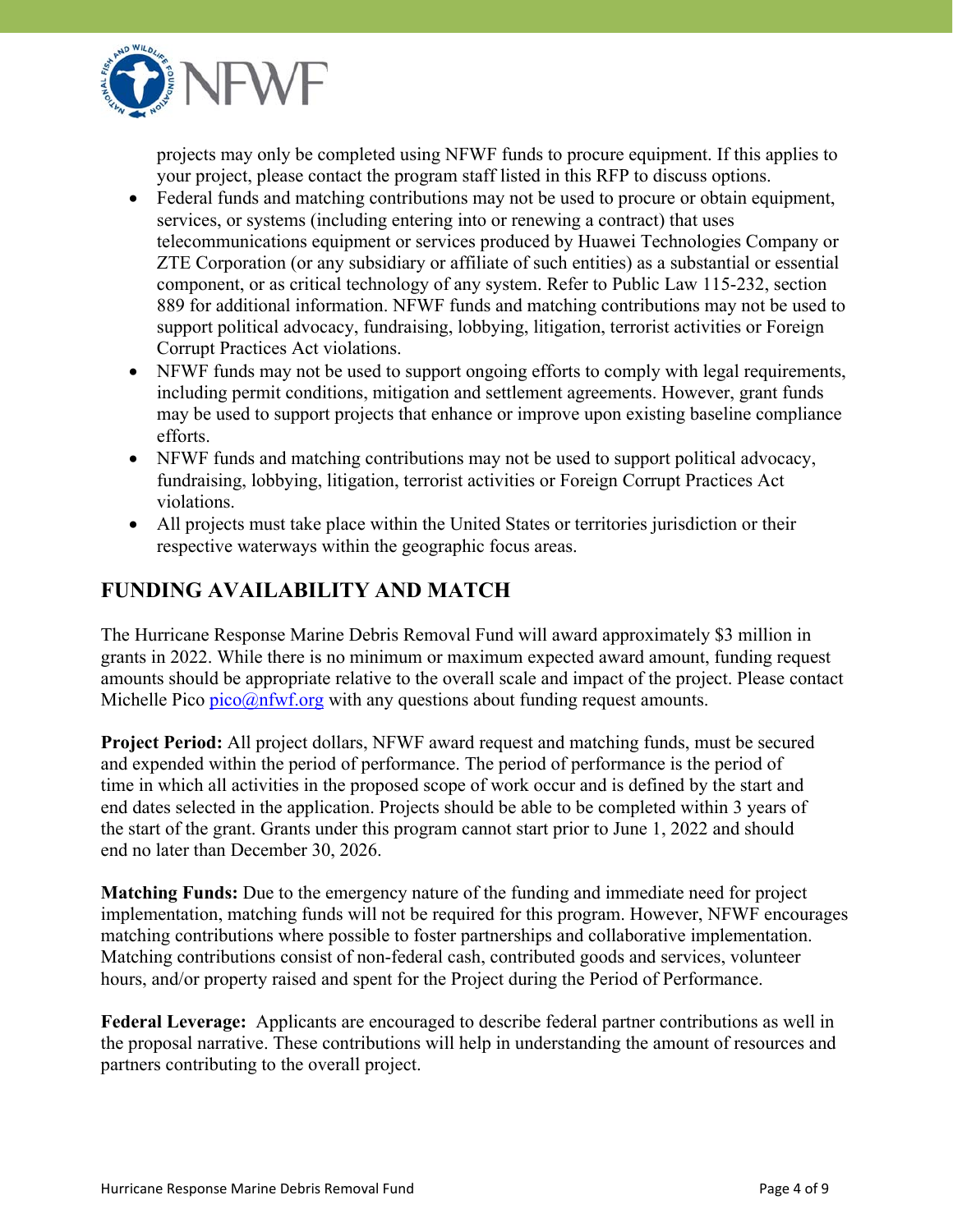

# **EVALUATION CRITERIA**

All proposals will be screened for relevance, accuracy, completeness and compliance with NFWF and funding source policies. Proposals will then be evaluated based on the extent to which they meet the following criteria.

**Program Goals and Priorities –** Project contributes to the Program's overall habitat and species conservation goals, and has specific, quantifiable performance metrics to evaluate project success. Project addresses one or more of the program priorities.

**Coordinated with State/Territorial Marine Debris Agency** – Project areas have been assessed for storm debris through an assessment/prioritization process at the state, regional, or local level for addressing marine debris and demonstrates activities that support community, habitat and fish and wildlife goals of NFWF and NOAA. Project complements and builds off other federal, state, and local conservation priorities that are consistent with the goals of this program and can clearly connect conservation and coastal community benefit. Applications that are not submitted by the relevant state/territorial lead agency for marine debris removal should include a letter from said agency indicating that they are aware of and supportive of the proposed effort.

**Technical Merit** – Project is technically sound and feasible using proven methodologies, and the proposal sets forth a clear, logical, and achievable work plan and timeline. Project engages appropriate technical experts throughout project planning, removal, and disposal to ensure activities are technically sound and feasible and will reduce interaction/harm to the environment.

**Partnership and Community Impact** – The applicant organization partners and engages collaboratively with diverse local community members, leaders, community-based organizations, and other relevant stakeholders to develop and implement the proposed project. This ensures long-term sustainability and success of the project, integration into local programs and policies, and community acceptance of proposed restoration actions. Non-traditional partners or communities are enlisted to broaden the sustained impact from the project. Describe the community characteristics of the project area, identify any communities impacted, describe outreach and community engagement activities and how those will be monitored and measured. Use demographic data to support descriptions and submit letters of support from community partners and/or collaborators demonstrating their commitment to the project and engagement in project activities as proposed

**Cost-Effectiveness –** Cost-effectiveness analysis identifies the economically most efficient way to meet project objectives. Project includes a cost-effective budget that balances performance risk and efficient use of funds. Cost-effectiveness evaluation includes, but is not limited to, an assessment of effective direct/indirect costs across all categories in the proposed budget according to the type, size and duration of project and project objectives. Project budgets will be compared to similar projects to ensure proposed costs across all budget categories are reasonable for the activities being performed and the outcomes proposed.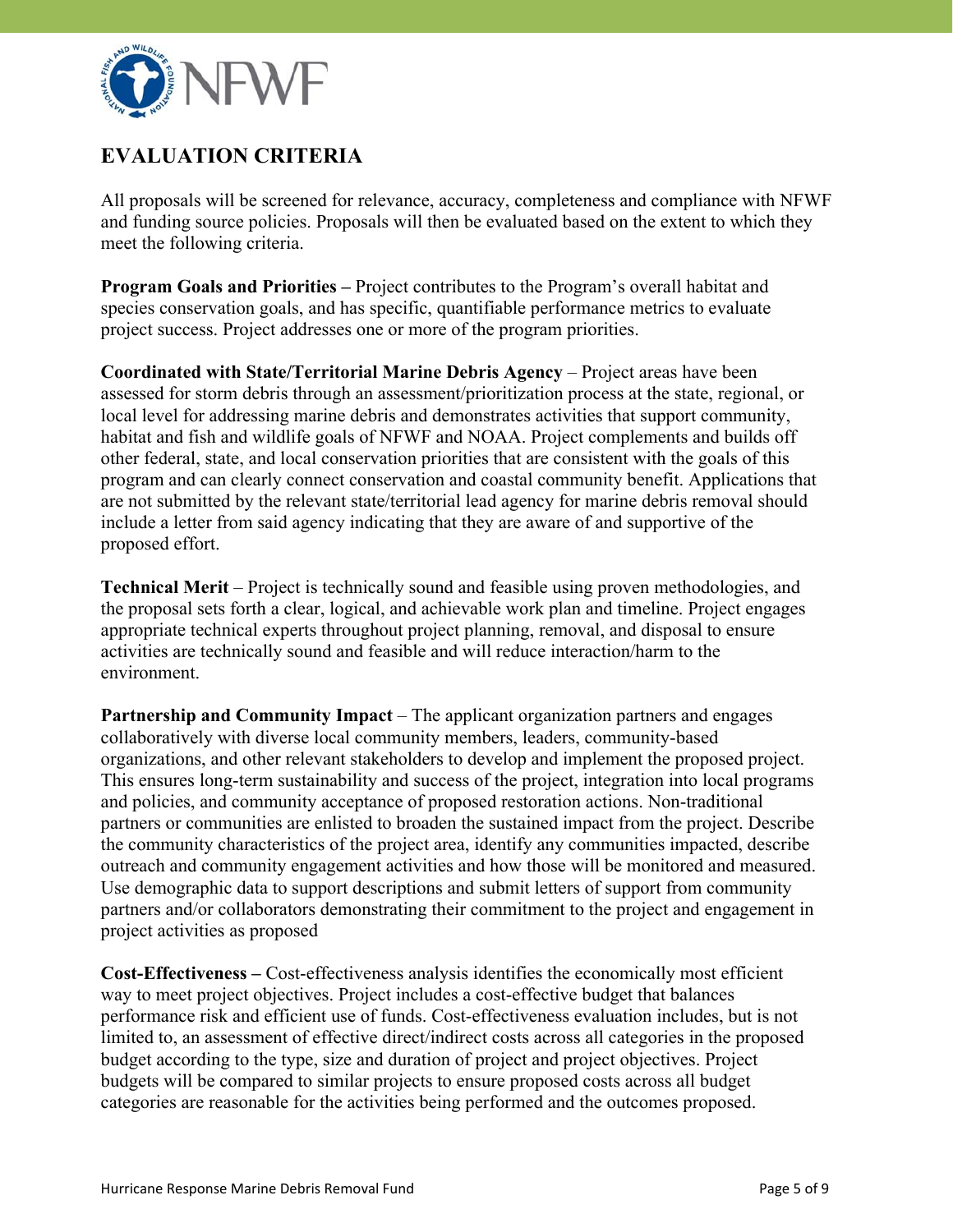

**Transferability** – Project includes a meaningful plan to transfer lessons learned to other communities and/or to be integrated into government programs and policies.

**Communication** – Project includes a detailed plan to communicate information about the project to appropriate audiences. Key stakeholders and partners are meaningfully engaged throughout the project.

**Funding Need** – Project establishes a clear need for the funds being requested, and demonstrates that activities would not move forward absent funding.

**Conservation Plan and Context** – The project advances an existing conservation plan or strategy.

**Monitoring** – Project includes a plan for monitoring progress during and after the proposed project period to track project success and adaptively address new challenges and opportunities as they arise.

**Long-term Sustainability** – Project will be maintained to ensure benefits are achieved and sustained over time. This should include how future funding will be secured to implement necessary long-term monitoring and maintenance activities.

**Past Success** – Applicant has a proven track record of success in implementing conservation practices with specific, measurable results.

**Partnership** – An appropriate partnership exists to implement the project and the project is supported by a strong local partnership that leverages additional funds and/or in-kind support to sustain it after the life of the grant. Identify proposed partners, if known (including potential or contemplated sub-awards to third party subrecipients of the applicant), the roles they will play in implementing the project, and how this project will build new or enhance existing partnerships. (Note: a project partner is any local community, non-profit organization, tribe, and/or local, state, and federal government agency that contributes to the project in a substantial way and is closely involved in the completion of the project.)

### **OTHER**

**Applicant Demographic Information** – In an effort to better understand diversity in our grantmaking, NFWF is collecting basic information on applicants and their communities via a voluntary survey form (available in Easygrants). This information will not be shared externally or with reviewers. For more details, please see the tip sheet and the Uploads section of Easygrants.

**Budget** – Costs are allowable, reasonable, and budgeted in accordance with NFWF's Budget [Instructions cost categories. Federally-funded projects must be in compliance with OMB Un](https://www.nfwf.org/apply-grant/application-information/budget-instructions)[iform](https://www.ecfr.gov/current/title-2/subtitle-A/chapter-II/part-200) Guidance as applicable. While for-profit entities are eligible applicants, charges to a potential award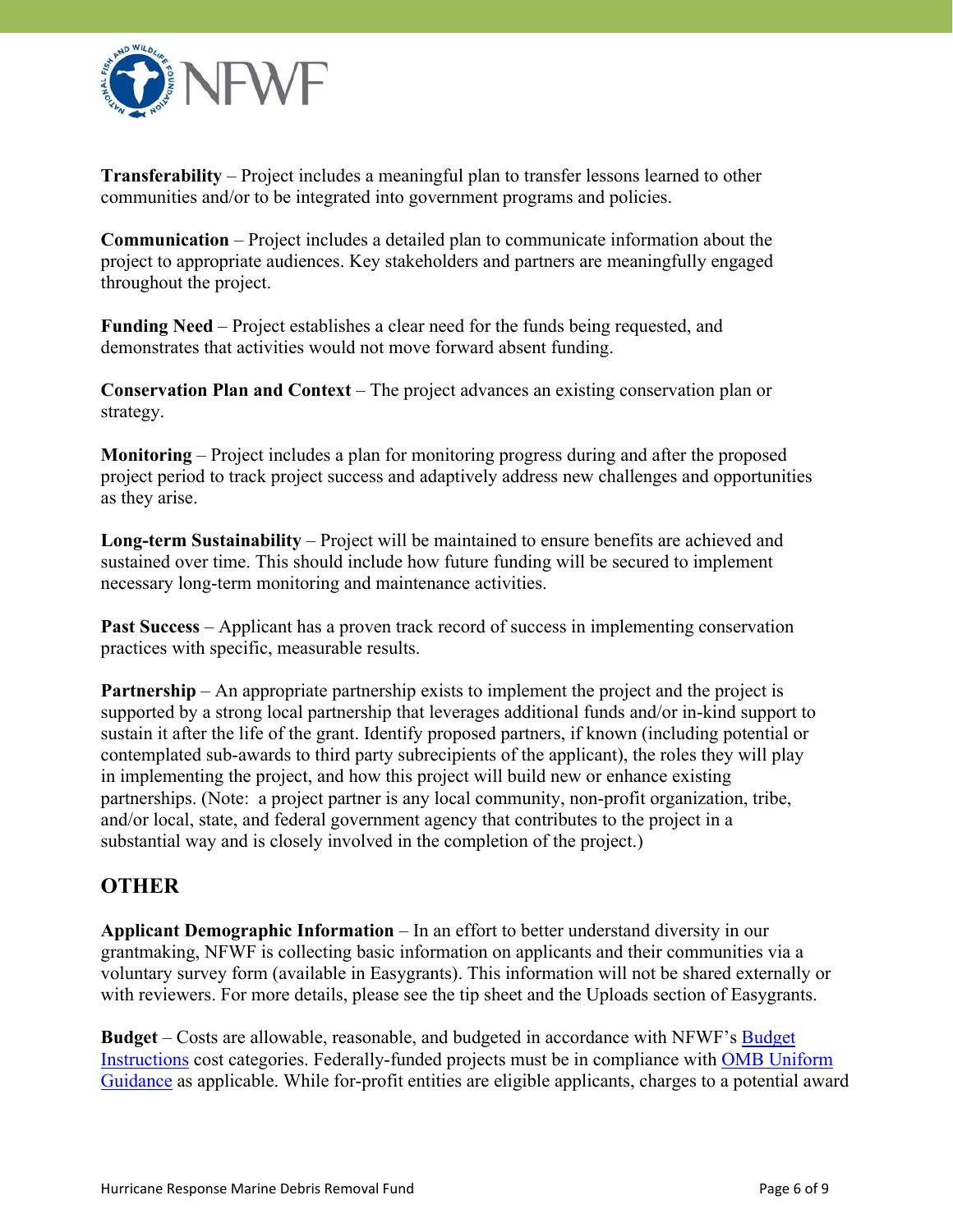

may include actual costs only; recipients may not apply loaded rates or realize profit from an award of federal financial assistance funds.

**Environmental Services** – NFWF funds projects in pursuit of its mission to sustain, restore and enhance the nation's fish, wildlife, plants and habitats for current and future generations. NFWF recognizes that some benefits from projects may be of value with regards to credits on an environmental services market (such as a carbon credit market). NFWF does not participate in, facilitate, or manage an environmental services market nor does NFWF assert any claim on such credits.

**Intellectual Property** – Intellectual property created using NFWF awards may be copyrighted or otherwise legally protected by award recipients. NFWF may reserve the right to use, publish, and copy materials created under awards, including posting such material on NFWF's website and featuring it in publications. NFWF may use project metrics and spatial data from awards to estimate societal benefits that result and to report these results to funding partners. These may include but are not limited to: habitat and species response, species connectivity, water quality, water quantity, risk of detrimental events (e.g., wildfire, floods), carbon accounting (e.g., sequestration, avoided emissions), environmental justice, and diversity, equity, and inclusion.

**Matching Contributions** – Matching Contributions consist of cash, contributed goods and services, volunteer hours, and/or property raised and spent for the Project during the Period of Performance. Larger match ratios and matching fund contributions from a diversity of partners are encouraged and will be more competitive during application review.

**Procurement** – If the applicant chooses to specifically identify proposed Contractor(s) for Services, an award by NFWF to the applicant does not constitute NFWF's express written authorization for the applicant to procure such specific services noncompetitively. When procuring goods and services, NFWF recipients must follow documented procurement procedures which reflect applicable laws and regulations.

**Publicity and Acknowledgement of Support** – Award recipients will be required to grant NFWF and the NOAA Marine Debris Program the right and authority to publicize the project and NOAA and NFWF's financial support for the grant in press releases, publications and other public communications. Recipients are also required to provide high-resolution (minimum 300 dpi) photographs depicting the project.

**Receiving Award Funds** – Award payments are primarily reimbursable. Projects may request funds for reimbursement at any time after completing a signed agreement with NFWF. A request of an advance of funds must be due to an imminent need of expenditure and must detail how the funds will be used and provide justification and a timeline for expected disbursement of these funds.

**Compliance Requirements** – Projects selected may be subject to requirements under the National Environmental Policy Act, Endangered Species Act (state and federal), and National Historic Preservation Act. Documentation of compliance with these regulations must be approved prior to initiating activities that disturb or alter habitat or other features of the project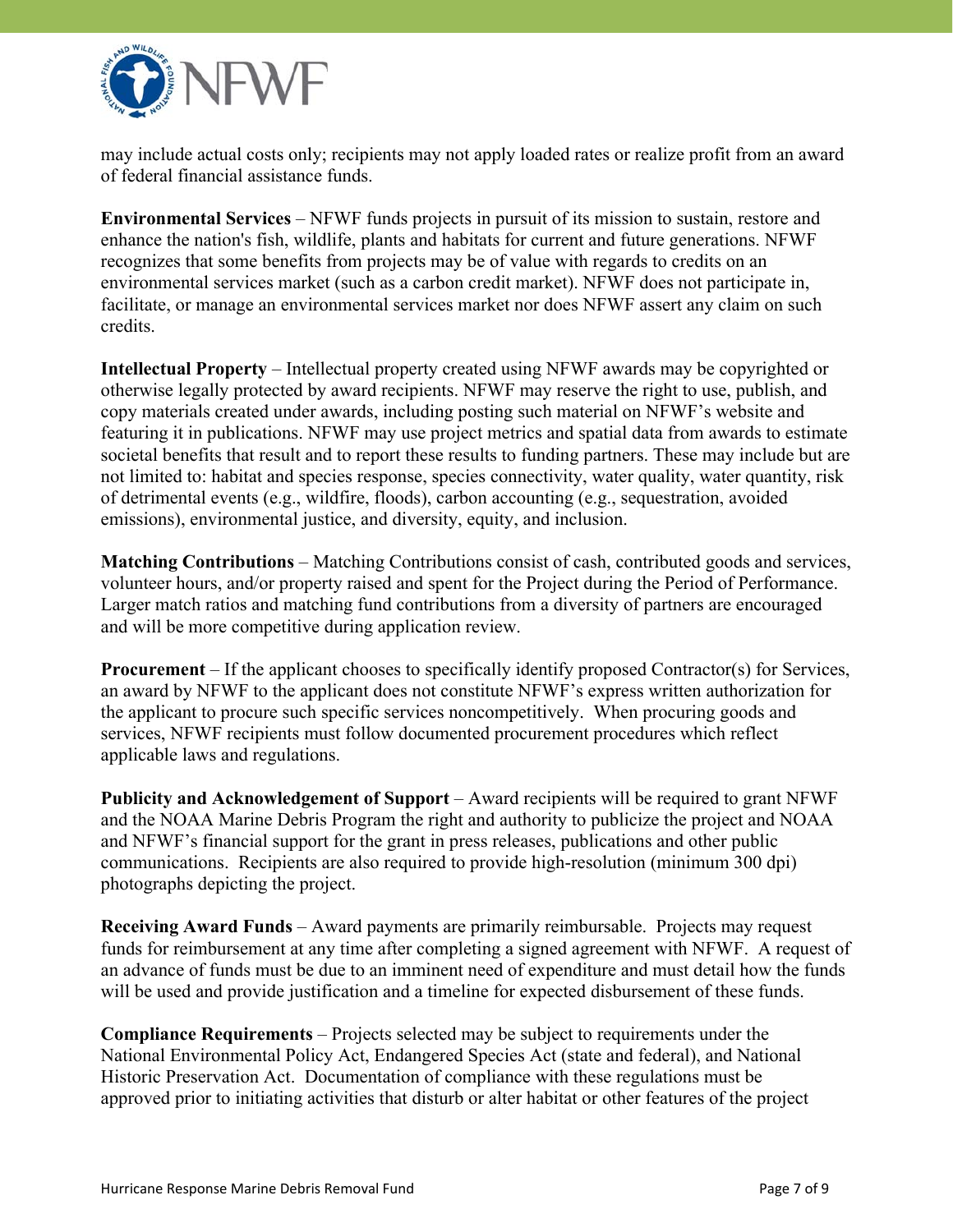

site(s). Applicants should budget time and resources to obtain the needed approvals. As may be applicable, successful applicants may be required to comply with additional Federal, state or local requirements and obtain all necessary permits and clearances

 addition to a comprehensive final programmatic report. **Programmatic Reporting Requirements:** Award recipients will be required to submit semiannual reports on progress towards key implementation milestones and program metrics in

**Quality Assurance** – If a project involves significant monitoring, data collection, or data use, grantees will be asked to prepare and submit quality assurance documentation (<www.epa.gov/quality>) and must comply with [NOAA's Data Sharing Policy](https://nosc.noaa.gov/EDMC/documents/Data_Sharing_Directive_v3.0.pdf) for all environmental data. Applicants should budget time and resources to complete these tasks.

**Permits** – Successful applicants will be required to provide sufficient documentation that the project expects to receive or has received all necessary permits and clearances to comply with any Federal, state or local requirements. Where projects involve work in the waters of the United States, NFWF strongly encourages applicants to conduct a permit pre-application meeting with the Army Corps of Engineers prior to submitting their proposal. In some cases, if a permit pre-application meeting has not been completed, NFWF may require successful applicants to complete such a meeting prior to grant award.

**Federal Funding** – The availability of Federal funds estimated in this solicitation is contingent upon the Federal appropriations and apportionment process. Funding decisions will be made based on level of funding and timing of when the Federal funding is received by NFWF.

# **TIMELINE**

Dates of activities are subject to change. Please check the program page of the NFWF website for the most current dates and information *[\[Hurricane Response Marine Debris Removal Fund\]](https://www.nfwf.org/programs/hurricane-response-marine-debris-removal-fund#:~:text=The%20Hurricane%20Response%20Marine%20Debris,debris%20caused%20by%20severe%20storms.)*.

 Review Period Applicant Webinar ([Register here\)](https://attendee.gotowebinar.com/register/5713619193022080523) Full Proposal Due Date Awards Announced

May 24, 2022, 1:00pm EST June 29, 2022by 11:59pm EDT July 2022 – August 2022 September 2022

# **HOW TO APPLY**

All application materials must be submitted online through National Fish and Wildlife Foundation's Easygrants system.

1. Go to <easygrants.nfwf.org> to register in our Easygrants online system. New users to the system will be prompted to register before starting the application (if you already are a registered user, use